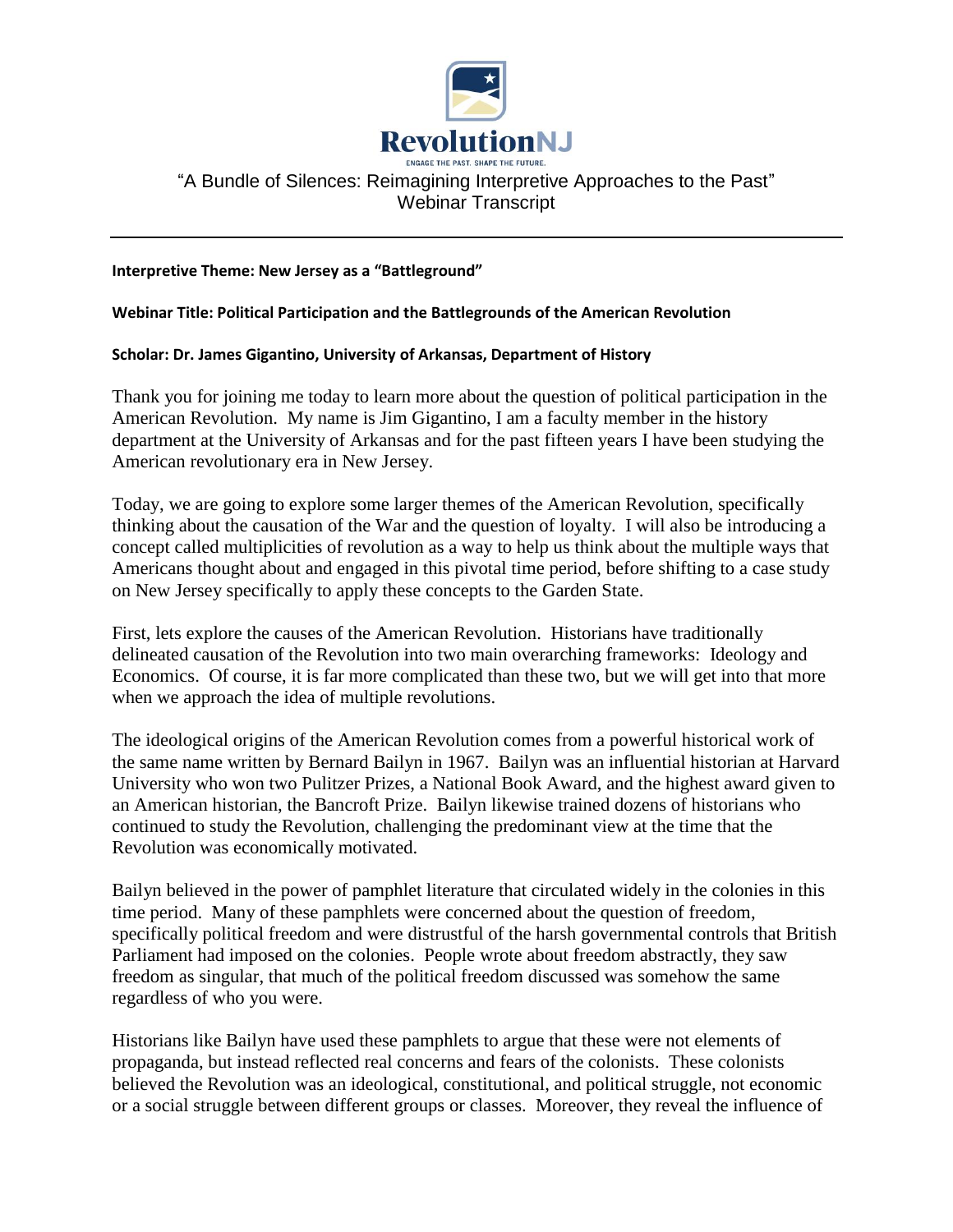Enlightenment thought---they do not want to overthrow the existing social order but instead try to support liberty threatened by the apparent corruption of how the colonies were being governed.

This outlook on the American Revolution was challenged by a new group of historians who came of age in the 1980s. These historians, unlike those in the early twentieth century who argued a baser economic interest, believed that the Revolution was about not just ideology but about ideology over economics. These social historians, interested in the interplay between classes with much more granular focus on the common people of the Revolution, saw the economic situation had degraded their condition. In the aftermath of the Seven Years War, the colonies suffered significant economic effects of Parliament's actions to remedy the debt accumulated in fighting France and her allies in that conflict. The Stamp Act, though important in the drama of the unfolding revolutionary era, created more of a conflict not because of the tax imposed by it but instead by the idea that the colonies were being "double-taxed" or in reality, taxed enough already. The Navigation Acts, which mandated that colonial goods be shipped by British ships only, created a ready monopoly that could levy higher prices, which colonists took as a "tax" on them. The Stamp Act, as a second tax—and a direct one versus the indirect nature of the Navigation Acts, was a bridge too far for many who had thought themselves loyal members of the British Empire. It was these economic conditions that were against American freedom.

Lately, historians have really been pushing to think about the American Revolution through the lens of a multiplicity of revolutions going on at the same time. There was significant amount of conflict among social classes and races, while at the same time the political drama was ongoing. This really gets to the heart of question of why Americans decided to fight (or not fight) in the Revolution.

Often, we think about causation of conflict and motivation of those who fight as the same thing. They can be, but not necessarily. Throughout American history, people have fought in wars for a variety of reasons. Sometimes, they were drafted. Sometimes they signed up for pay. Sometimes for adventure. Sometimes, for patriotism. It depended on the person, the time period, and the opportunity cost of joining the military.

Between 1775 and 1783, about 200,000 men fought in the American Army and the militia. Not all of these men believed in the American cause. Indeed, if we think about the famous winter of 1776 after George Washington had been beaten back from New York across New Jersey and into Pennsylvania before crossing the Delaware on Christmas evening to attack the Hessian garrison at Trenton, the timing of this event happened because the vast majority of his soldiers' enlistments would expire at the end of December. Those men had been hired to fight for a limited period of time—some would have stayed for patriotic reasons, but many more had done their time and would have left.

When it comes to this multiplicity argument, we need to see think about this too in terms of race and class. For example, some historians call the American Revolution one of the largest slave revolts in world history, since African slaves saw joining the loyalist cause and supporting the British as key to their future freedom. Thousands of slaves fled to British lines and fought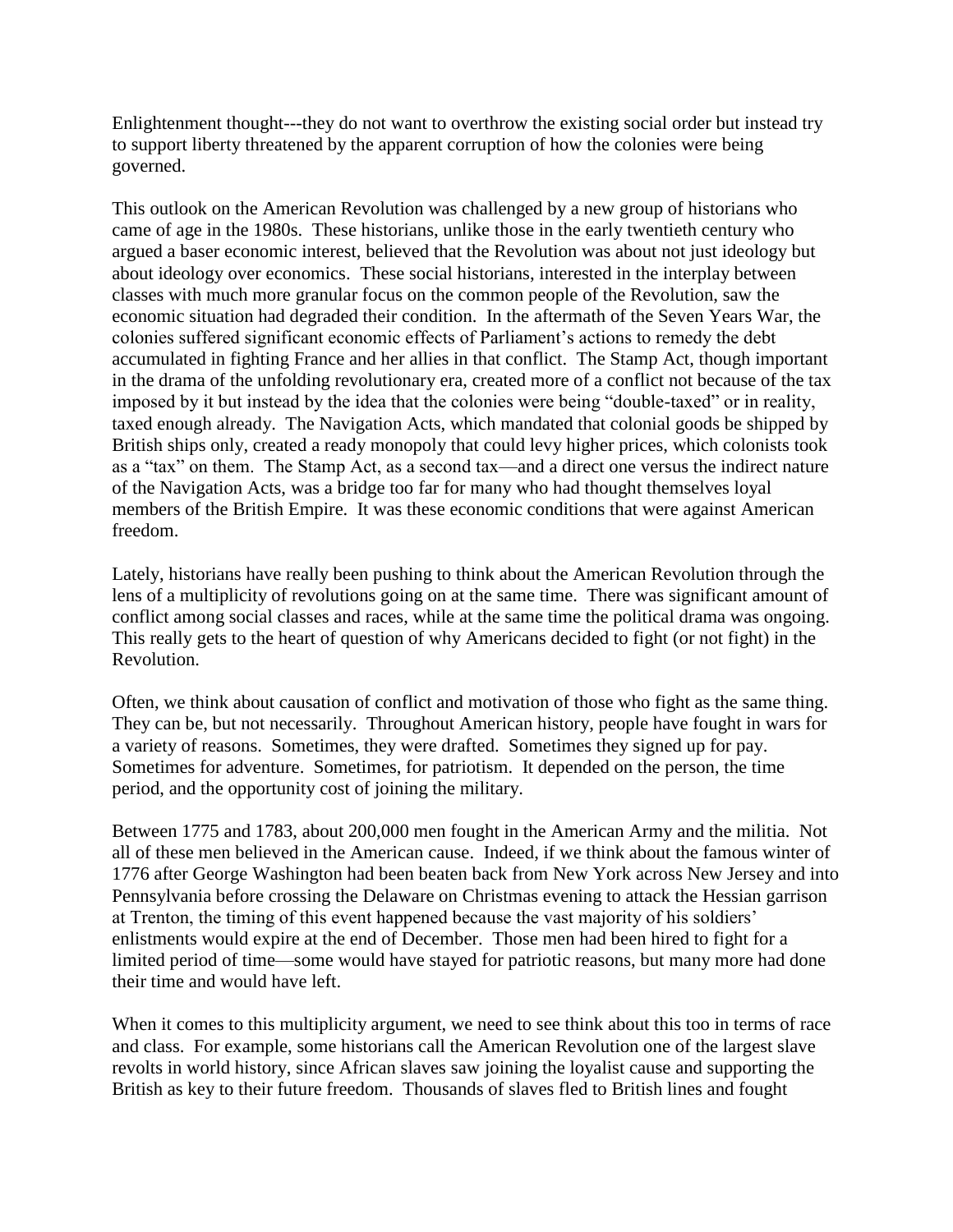against their American owners. Now, that doesn't mean that all slaves fought for the British. We do have some examples of enslaved or free blacks fighting for the Continental Army or serving in the militia, but far more likely, they served with British as the British promised freedom for African Americans who escaped their Patriot masters.

The same goes for Native Americans. Many Indian tribes were fighting their own revolution against colonial encroachment on their lands west of the Appalachian mountains. Most, but not all Native Americans saw an alliance with the British as the key to their success in warding off this colonial encroachment.

A lot of this idea of political participation in the American Revolution is wrapped up in what one historian calls the myth of the minuteman. We have this idea that the minuteman, the citizensoldier who was emotionally bonded to his home and community, was the one who fought the war. It was likely a large majority of property owning men served in the militia during the war, but very few joined the regular Army. As war progressed, enlistment among property owning men dwindled.

As time continued, more men from the lower echelons of society enlisted so others would not have to fight. These men were substitutes so that property men would not have to fight while others got involved in the Army because they could get a bounty or essentially a payment by richer men to serve in their place. In actuality, being a militia substitute actually was more lucrative than serving in the Continental Army—hence why Washington had a lot of difficulties in enlisting men to serve. More damaging than the enlistments, however, was the fact that many Americans just did not show up to militia duty when called. In New Jersey, this was a common occurrence, largely because the state legislature never imposed significant penalties that compelled militia service, despite constant pleas from George Washington and Governor William Livingston.

The Regular Army of Washington then, was a Hodge podge of people. Most were not landowners but instead laborers, mechanics, wage laboring farmhands, fresh immigrants from Ireland or Germany, convicts recently released from jail, or others who were poor and desperate. Many of them had three things in common: youth, a lower social and economic standing, and little attachment to any particular community---for example, in Concord, Massachusetts, the place where the war started, the town could not fill its quota for enlistments for the army. Ezekiel Brown, who heard the shots of the war from the town's jail where he was a debtor, joined up because of had nothing to lose—he was voteless, landless, and poverty stricken. He had no attachment to Concord, but at the same time, he saw an opportunity, a revolution of his own to seek economic success through this avenue.

The other missing piece we see when we are blinded by this myth of the minuteman is the role of non-Americans in fighting for the colonies. At the outbreak of the Revolution, American political leaders knew they could not win the Revolution without gaining a strong European ally to support them. Eventually, France, Spain, and the Netherlands joined the conflict. French troops served directly in the colonies, fighting for American independence, while the French Navy and Army attacked British outposts and colonies in the Caribbean and beyond. Likewise, the Spanish attacked British controlled Florida and waged war along the Gulf Coast and the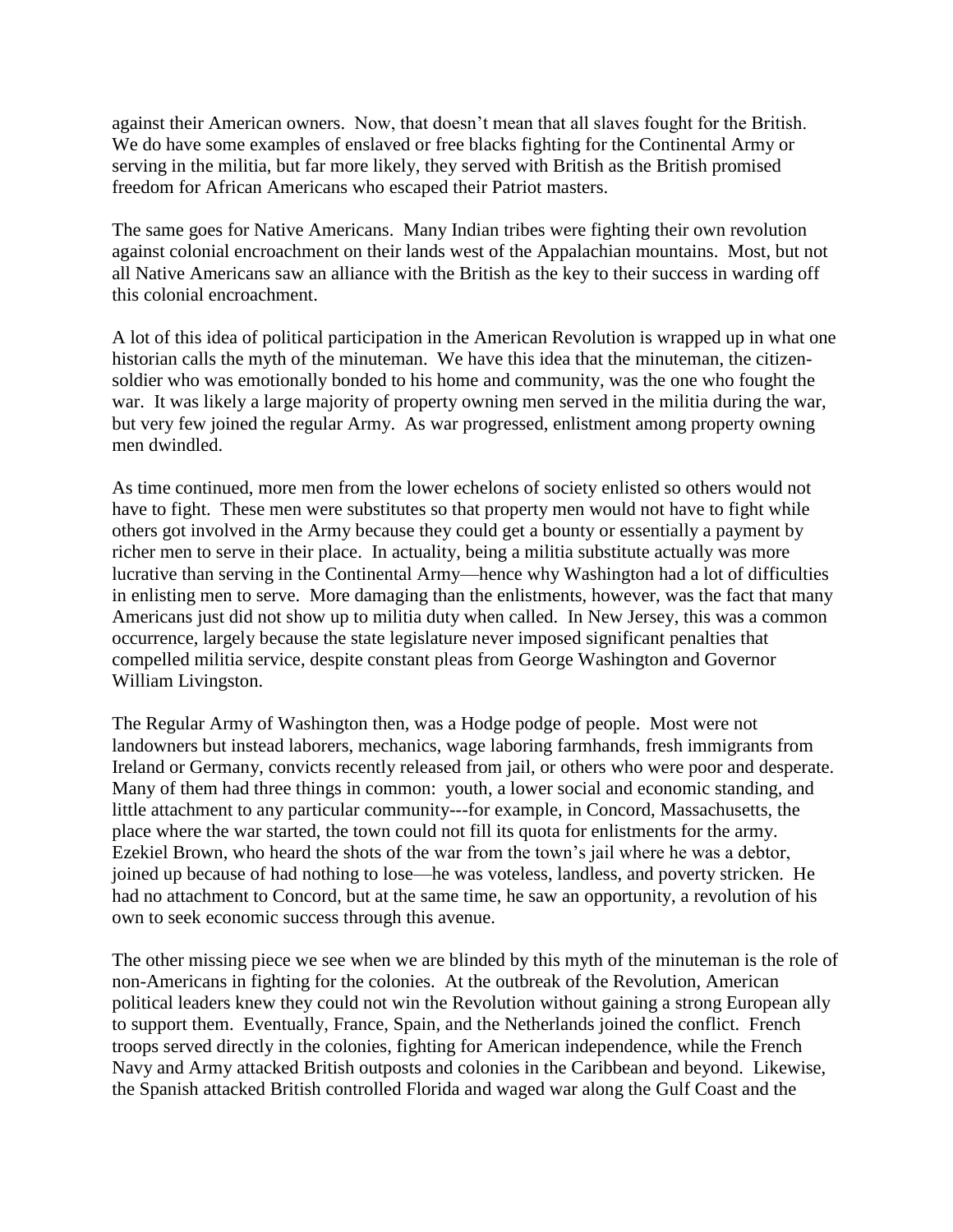Dutch engaged British troops in the Atlantic and beyond, forcing the British to devote significant military resources to fight those threats instead of using them against the colonies. Perhaps even more importantly, French and Dutch loans floated a largely bankrupt American government, enabling the colonies to continue to fight. Without the support of these third parties, the minuteman would not have guns, gunpowder, or food to survive.

The final theme I would like to touch on is that of loyalists. Loyalists took many forms in the American Revolution—they were wealthy merchants, planters, English lawyers, as well as newly arrived English middling and elites. Some loyalists were also those who were afraid of too much social change---William Franklin, Ben Franklin's son, the last royal governor of New Jersey who you can see in the bottom right of this slide, was too afraid of "liberty-mad men engineering a needless revolution." Now, for William, his social, political, and economic future were all wrapped up in his service as the colony's governor, so we have to take his thoughts with a grain of salt.

They were also ordinary farmers---in many cases, Loyalists were the patriot's enemies. The Regulators in North Carolina who were bitter at the now Patriots who had oppressed them, the upcountry SC farmers who hated the patriot merchants centered in Charleston, and the tenants of the Hudson River Valley who hated their patriot masters---Robert Livingston's tenants quickly sided with the British after he did with the Patriots.

Again, our historian understanding of loyalism has evolved over the last fifty years on this question too. In the 1970s, loyalism would have been tied to a belief, that the Crown was the proper ruler of the colonies. While belief is important, American actors like George Washington and New Jersey Governor William Livingston were far more interested in actions than beliefs. In their discussions about loyalists, essentially anyone who did anything to support the British military qualified as a loyalist. That would include trading supplies (even for renumeration) or, of course, serving in the British military. This fundamentally remakes the idea of a loyalist from this historical perspective. People from every walk of life became loyalists, it just depended in that moment in time if they could see a benefit from supporting the Crown. This goes for some of the largest groups of loyalists, enslaved African Americans who escaped their Patriot masters to British lines and freedom as well as the majority of Native Americans who sided against the Patriots in favor of the British who promised not to extend into their territory.

Patriots were obsessed with trying to prove loyalty---the Continental Associations of the pre-war period which supported non-importation were revived during the war and Patriots demanded that everyone sign these Associations as a loyalty oath---if you did not sign the oath then you could get harassed and lose out on key things like power positions. If you took up arms in the British service, then your land and property was confiscated and auctioned off.

On the British side, however, loyalism was far more studied after the Revolution. The Loyalist Claims Commission, set up to assess damages due to colonists because of their loyalism, took a hardline on what a loyalist was, especially through studying actions. Joining the military and/or continued service towards the British Army or Crown was imperative in proving loyalty. However, its important to note that filing a claim was not easy. Most from the lower rungs of society who might have been loyalists never filed a claim—the expense of traveling to the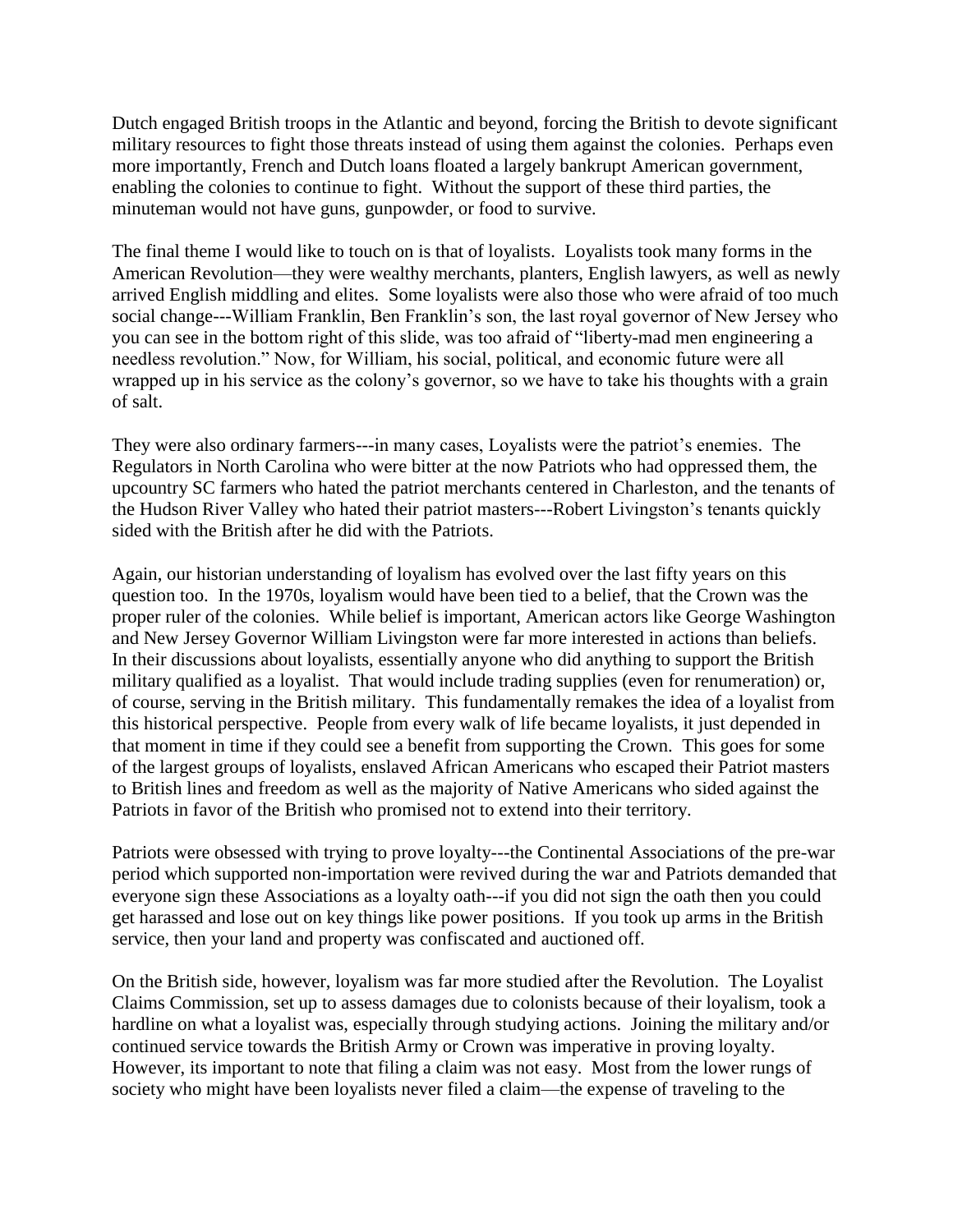Commission in either London or Canada was costly and getting the necessary supporting documents to prove loyalty was difficult. Therefore, its important to note that while those records show a lot of different pictures of loyalism, actions spoke louder than ideology in proving that loyalty.

So how do these larger concepts relate to the New Jersey example?

We are going to explore two ideas in our case study—the Revolutionary Multiplicities in New Jersey and the question of loyalty.

First, the causation of the war and multiplicities. We'll explore this through William Livingston, New Jersey's first revolutionary governor, who was a major player in a number of arenas.

Livingston was very tepid towards war---he represents the thousands of moderates in PA, NY, and NJ who did not support strong action against Great Britain and increasingly suggested limited intervention against British policies in 1774, 1775, and early 1776. He went to Philadelphia representing NJ to First and Second Continental Congress. On the ideological front, he believed in the unconstitutional nature of Parliament's actions against the colonies and the economic means through boycotts that the Congresses supported. He believed that Parliament had usurped the rights of the Crown after the 1688 Glorious Revolution and began to interfere with the colonies, something that should only be the province of the King. In Second Continental Congress, he served on the committee that drafted the Declaration of the Causes and Necessity of Taking up Arms in Summer 1775. This used a natural rights rhetoric that challenged the constitutionality of Parliament's actions and insisted on military readiness.

This moment is key---Livingston served the longest in Congress from NJ and was at the forefront of the military affairs of the colonies in two ways. First, he served on committees in congress that were dealing with troop recruitment and supply issues and second, he actually commanded the East Jersey militia.

Livingston understood intently the weakness of the American military and the difficulty they would have in actually winning a war. He was likewise concerned about the destabilization of American society because of war. In January 1776 he began to participate in the Lord Drummond Peace Proposal---Drummond was working on an accommodation plan that he worked secretly on to try and reconcile the specific concerns over taxation and local control of economic concerns. Drummond believed Livingston's very 'much averse from independency' because he 'forsees that this species of government…would be attended with numberless immediate evils to that part of the continent where his property and everything connected with him lay.'

Now, New Jersey was changing in 1776. The Provincial Congress becoming more "whiggish" and therefore more radical. Livingston's fellow delegate to Congress, John DeHart ran for the Provincial Congress in an effort to control it believing it to be "a more important post" since someone needed to "control the mad fellows who now compose that body."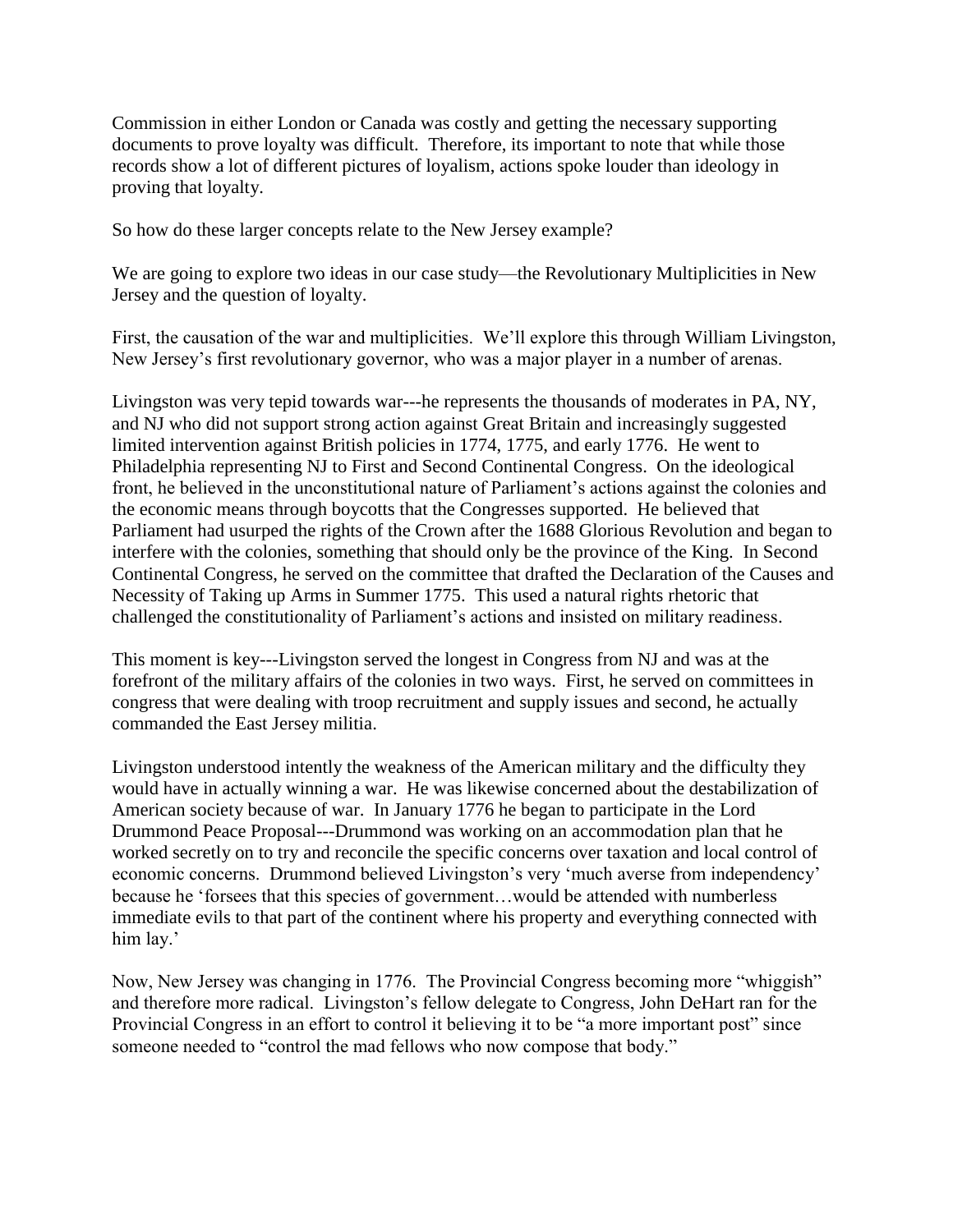The key change came in May 1776 when more radical lower classes had gained the power to vote by the liberalization of the voting requirements in the state---50 pounds of personal property, not real property---this was a huge liberalization. This radicalism by the lower classes pushed NJ over the edge towards revolution but Livingston did not support for two reasons: (1) he still believed the American military was unprepared and (2) he wanted an ally first before war was declared, not later. And he did not believe France would ever join the colonies and fight for independence of a republic against a fellow monarchy.

In the end, when it came time for discussions of the Declaration of Independence, the new Provincial Congress created new slate of delegates that didn't include William Livingston. He is essentially ejected and a more radical slate is seated to support independence when independence is voted upon in July 1776.

This illustrates the important ideas of the complicated nature of causation of revolution by showing the role that class played in radicalizing the state while at the same time illustrating the reactions by elite moderates like Livingston.

Our final case study will be exploring the question of loyalty. In New Jersey, it is difficult to really understand who is a loyalist and who is not. New York was a base for loyalists and the late 1776 occupation of most of NJ made many in the state chose to support the King in droves.

On this slide, you can see a petition from after the Revolution from what was called the Loyalist Claims Commission, which we talked about earlier. In this petition, the petitioner makes clear that as soon as the British Army entered New Jersey, "on their first landing" he "rendered them every aid in his power during the whole of the war particularly in his profession," which in this man's case, was as a doctor in the British Army. We see a lot of people switching allegiances between the British and the Americans during the course of the war—to prove his loyalty to the British, this petitioner made a point to really make clear that he had been loyal from the very beginning to the very end of the war and had never waivered because so many other people had.

This idea of wavering loyalty can most readily be seen through what is called the London Trade. Governor William Livingston and other Patriot leaders realized that the state's geography was particular problematic in actually helping to define what a loyalist was. As you can see from the map here, the border was quite porous, sometimes the boundary with Staten Island could be easily jumped over.

This porous border allowed for the London Trade to develop, which was essentially a trade of illegal goods from New Jersey to New York City. New Jerseyans were in search of gold and silver that the hungry British Army offered for New Jersey foodstuffs instead of worthless paper that the Continental Army could muster. London Traders as they became known could easily avoid American military lines and illegal trade with almost impunity.

Part of the dilemma with London Traders for Livingston and other state leaders was the issue of loyalty. By 1779, London Traders made up more of the loyalist threat for Livingston than any other group. But was a London Trader actually a loyalist? The ease at which geography created